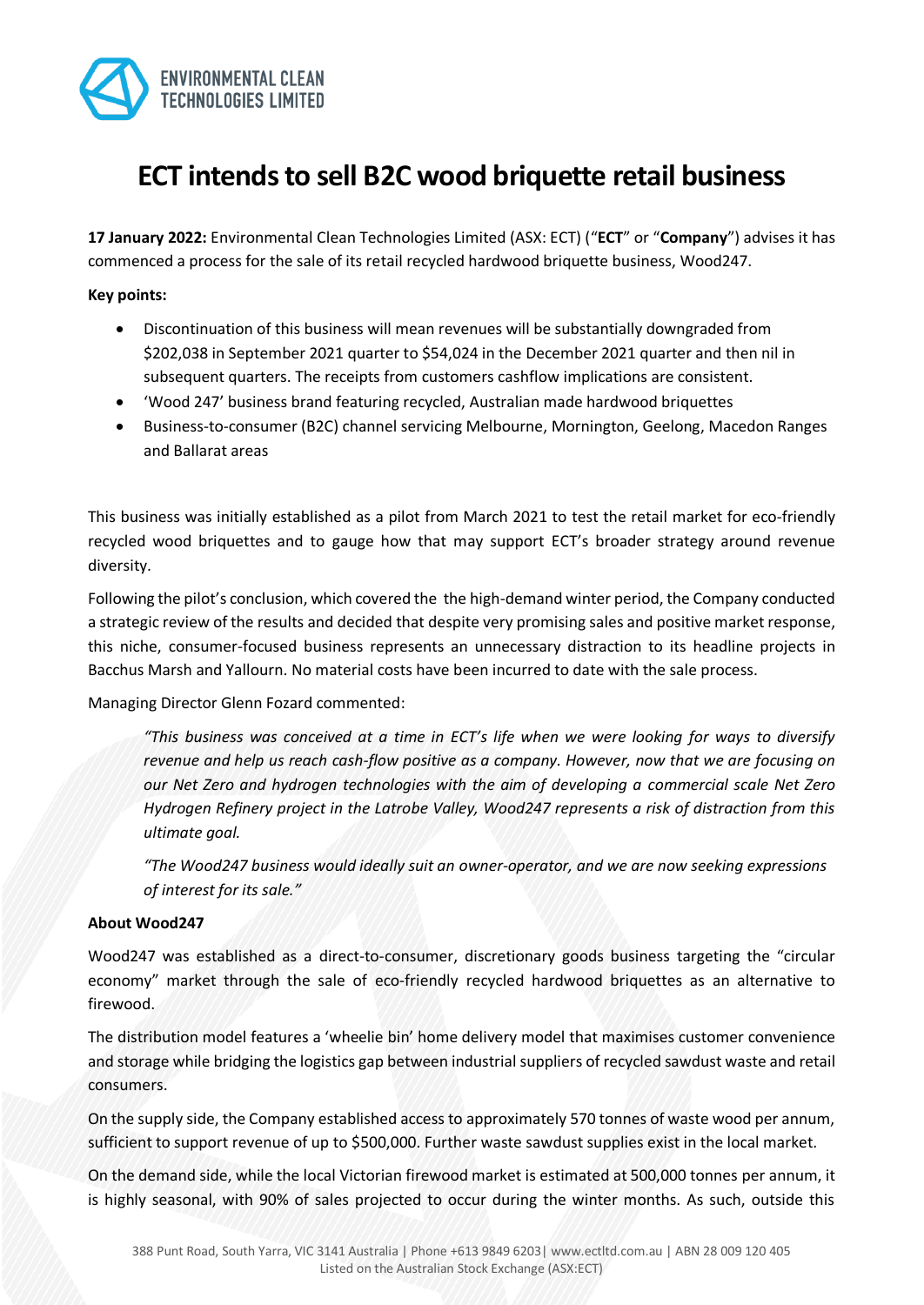seasonal selling period, operations focus on the production and packaging of briquettes to build inventory in preparation for the peak sales period, as well as introducing other products sold via wheelie bins to smooth out the seasonal impact.

## **// END //**

This announcement is authorised for release to the ASX by the Board.

## **For further information, please contact:**

| <b>INVESTORS</b>                         | <b>MEDIA</b>                                                       |
|------------------------------------------|--------------------------------------------------------------------|
| Glenn Fozard<br><b>Managing Director</b> | <b>Adam Giles</b><br><b>Marketing &amp; Communications Manager</b> |
| info@ectltd.com.au / +613 9849 6203      | media@ectltd.com.au / +613 9849 6203                               |

## **About ECT**

ECT has been developing net-zero emission and hydrogen technologies for over 15 years.

Our solutions aim to transition today's use of resources to tomorrow's zero-emission future, delivering immediate financial and environmental benefits.

We are focused on advancing a portfolio of technologies, which have significant market potential globally.

ECT's business plan is currently focusing on two major projects:

- 1) Zero-Net Emission Coldry Commercial Demonstration at Bacchus Marsh, Victoria, Australia
- 2) Zero-Net Emission Hydrogen Refinery Project at the Latrobe Valley, Victoria, Australia

## **About our Technology Suite**

#### **Coldry**

Coldry is the gateway enabler of higher-value applications for waste biomass and lignite.

These streams are a rich source of valuable hydrocarbons. However, they suffer from high moisture content that must be reduced to enable higher-value upgrading and conversion to solid fuels, liquid or gaseous hydrocarbons.

Drying is easy. However, drying efficiently, cost-effectively and with a low emissions footprint has been the challenge. Coldry meets this challenge through a combination of "substrate densification" and waste heat utilisation, delivering the world's first low temperature, low pressure, low cost, zero CO<sub>2</sub> emissions drying process.

#### **HydroMOR**

The HydroMOR process has the potential to revolutionise primary iron making.

HydroMOR is a simple, low cost, low emission, hydrogen-driven technology that enables low-value feedstocks to produce primary iron. HydroMOR is the transition solution to a "green steel" future.

#### **COHgen**